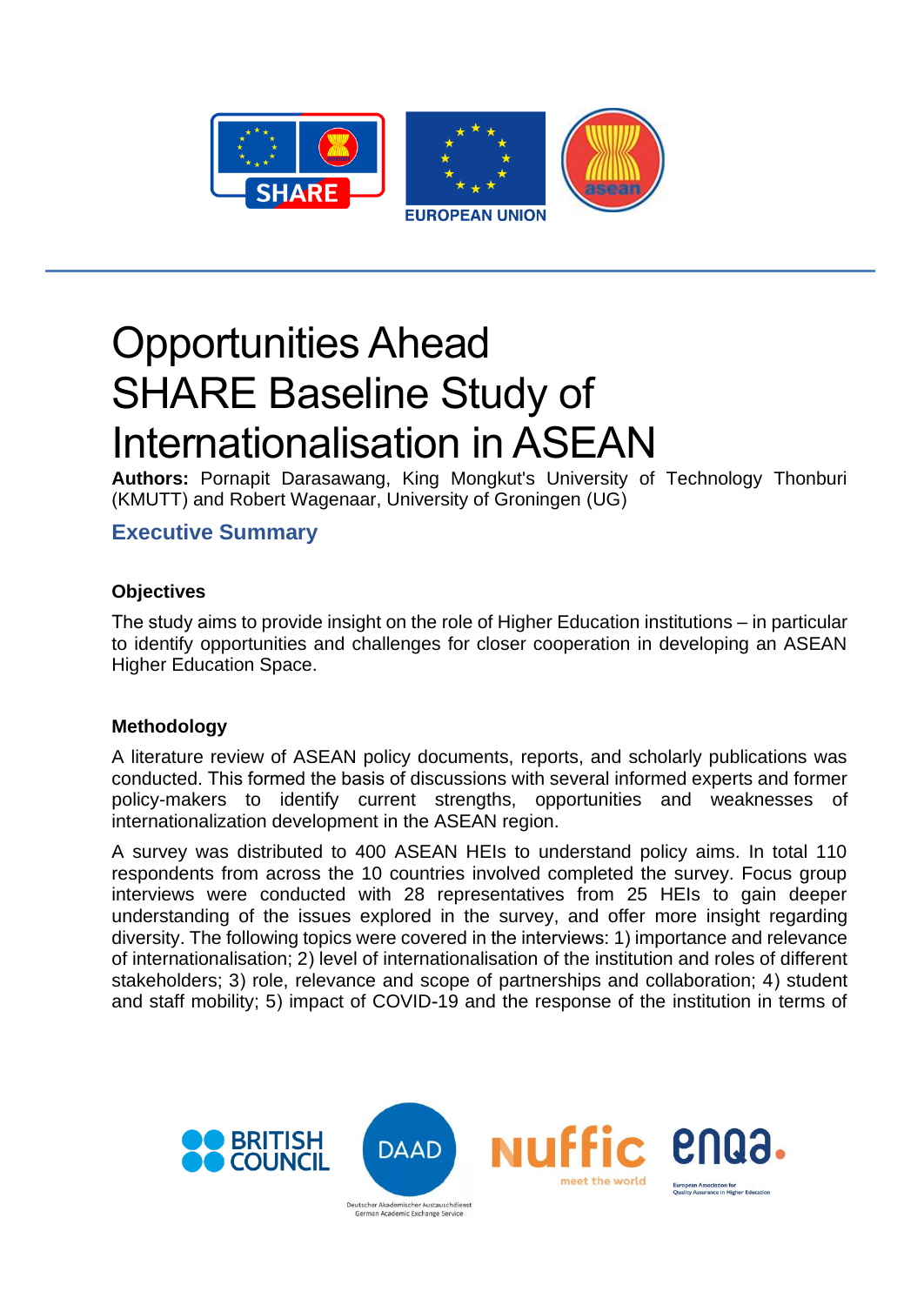internationalisation policies; 6) role and importance of ASEAN harmonisation (shared instruments for organising mobility and recognition of studies); 7) status and image of HEIs.

#### **About the Study**

This study, commissioned by the EU SHARE Programme, offers explores an overview of the state of internationalisation of Higher Education in the ASEAN region, which encompasses ten countries. The study focuses on the region as a common space characterised by harmonisation and regionalisation. The study focusses on the region as a common space which has indicated that it looks for harmonisation and regionalisation. It distinguishes three levels of policy- making and implementation of policies: the ASEAN level, the national level, and the Higher Education Institutions (HEIs) level.

#### **Findings**

As a follow-up of the 2015 *Kuala Lumpur Declaration on Higher Education,* several declarations and work plans have been developed to set the framework for policymaking. In recent years, there have also been significant steps forward in the creation and implementation of key tools, which offer a basis for compatibility and comparability of procedures for stakeholders to work closely together within the region. These tools include the ASEAN Qualifications Reference Framework, the ASEAN Quality Assurance Framework, and a number of initiatives to develop a credit transfer system facilitating student mobility. These tools are intended to form the backbone for trust and confidencebuilding in the Higher Education sector. The literature shows that the ASEAN Secretariat, the EU SHARE Programme, and the newly established ASEAN Working Group on Higher Education Mobility (AWGHEM) are instrumental in progressing the internationalisation agenda of the new ASEAN Work Plan on Education 2021 – 2025.

While the main focus within the internationalisation agenda is on student mobility, the key instruments developed promote the modernisation of Higher Education and curriculum reform. Recent policy documents in particular show awareness of current developments and challenges for the Higher Education sector in ASEAN and beyond, such as digitalisation, sustainable development, and human resources.

Although internationalisation is understood to be a broad concept, harmonisation and regionalisation are perceived as channels for enabling it. The importance of diversity and diversification is highlighted to allow for the cooperation of groups of countries within ASEAN. The experts stressed the impact of the COVID-19 pandemic, while that at the same time noting it has resulted in more and closer cooperation.

The survey outcomes highlight the perceived importance of internationalisation, with it being made explicit in the strategic plans of many universities. However, the penetration of internationalisation at the different levels within HEIs may be unbalanced, since often the international office is the main actor. Internationalisation activities have been implemented during the pandemic by applying virtual modalities. This has led to concerns around limited funding, and lack of instruments for recognition and curricula development based on a student-centred or learning outcomes-based approach.

While the survey revealed that harmonisation and regionalisation are believed to be important solutions, respondents expressed that international cooperation is not limited to the ASEAN region. University networks are perceived as a strategic instrument for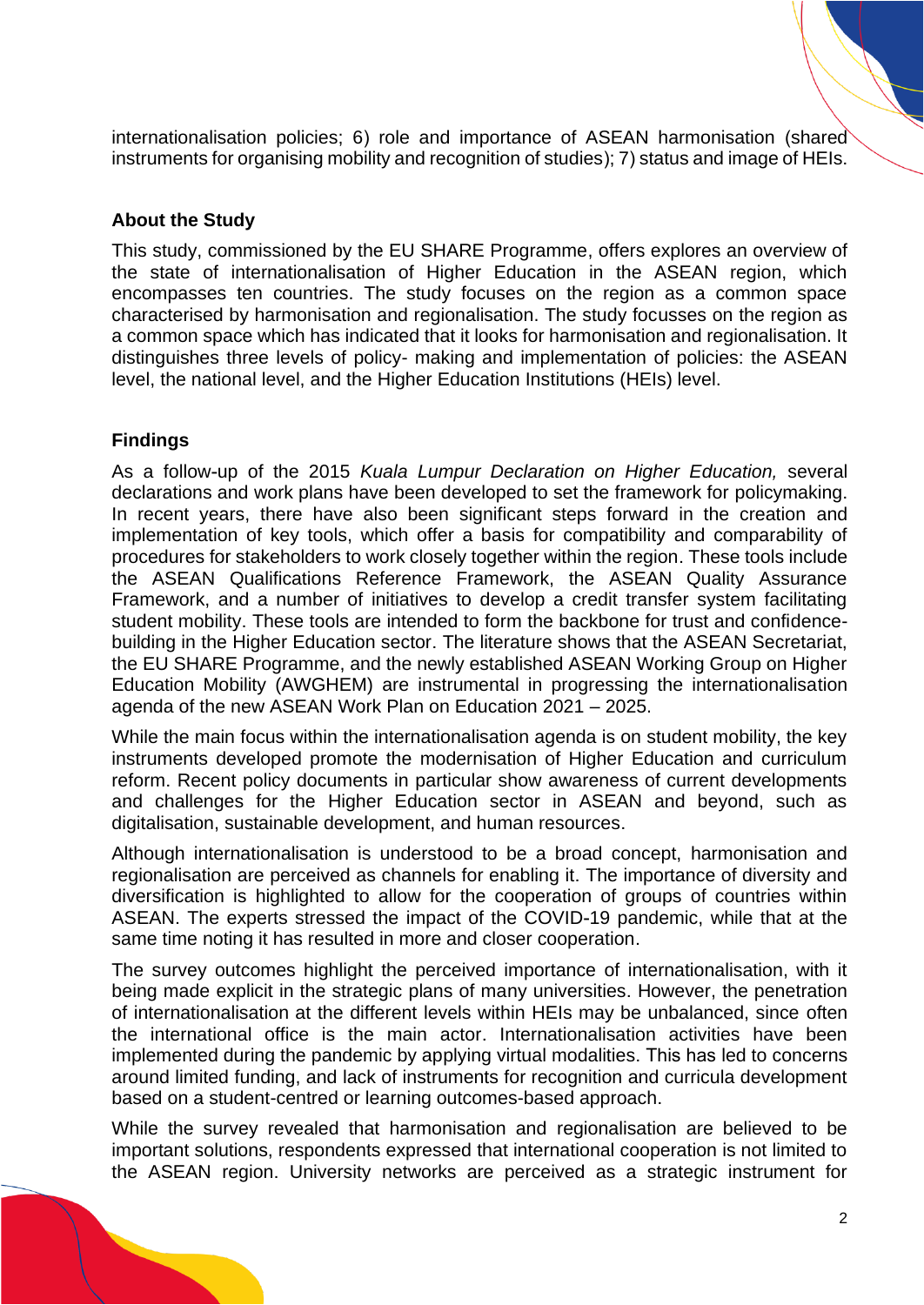cooperation and harmonisation. Internationalisation can be further advanced by making more use of online courses and joint degrees.

Analysis of the findings on internationalisation policies in ASEAN indicated that a number of topics require more attention. Firstly, there needs to be more awareness that internationalisation is a multi-level and multi-faceted process in which the different levels should take responsibility. The role of ASEAN - and in particular national governments should promote not only the importance of internationalisation of Higher Education for society, but also the key ASEAN documents defined and mentioned above to facilitate quality of performance, modernisation of Higher Education and curricula reform. Furthermore, policies could be developed to broaden the number of HEIs that are perceived as 'international'. Regarding the HEIs themselves, it is important to develop ownership of internationalisation at all levels.

In terms of strength and opportunities, it is suggested that by building on the notion of cultural diversity, a stronger ASEAN identity could be developed as a means for harmonisation. The growing outbound - and for some countries growing inbound - of foreign students is an obvious success, as well as intra-ASEAN mobility growing substantially over the period 2013-2019. Nevertheless, there is still significant scope for ASEAN to be made more attractive to foreign students by strengthening the image of the Higher Education sector. This requires deeper reflection and debate.

#### **Conclusions**

A number of different initiatives have contributed to the successes of ASEAN policymaking on internationalisation so far. The region is in a position to show more ambition by creating shared policies to: promote ASEAN as a brand and to showcase its attractiveness as a place to study; and promote internationalisation and modernisation instruments more effectively. There are also opportunities for ASEAN to: take the initiative to create a regional endowment fund for scholarships; further apply the well-functioning model of networks and partnerships; introduce a quality mark system to stimulate next steps on internationalisation; organise activities to stimulate intra-ASEAN mobility; and, finally, to overcome hurdles for studying in the region by making it more easy and attractive.

#### **About SHARE Programme**

The Support to Higher Education in the ASEAN Region (SHARE) Programme is the European Union's flagship higher education programme with ASEAN. Since 2015, SHARE has worked alongside the ASEAN Secretariat and regional partners to strengthen regional cooperation, enhance the quality, regional competitiveness and internationalisation of ASEAN Higher Education institutions and students.

SHARE provides technical assistance to the ASEAN Secretariat and regional stakeholders in their implementation of the ASEAN Work Plan on Education 2021-2025, which was adopted by the ASEAN Education Ministers Meeting (ASED) on May 31st, 2021. As a key sector for the ASEAN region, Higher Education is incorporated in the Work Plan through 'Outcome 3: Enhanced regional capacity in higher education as part of lifelong learning provision, including the harmonisation of ASEAN higher education.'